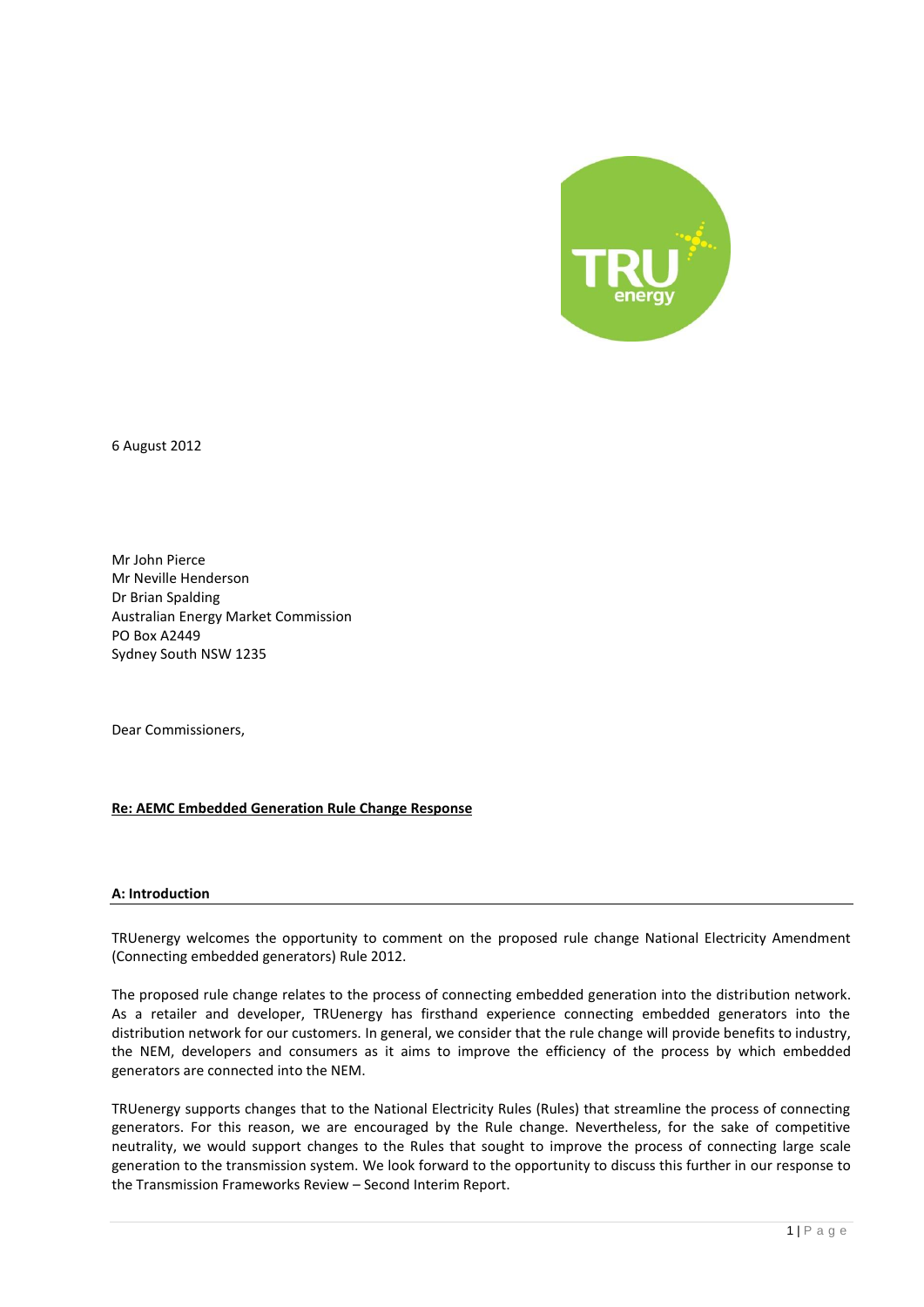In general, TRUenergy considers that the following criteria are important in achieving an efficient connection process for embedded generators:

- a consistent approach to the connection process across DNSPs in the NEM
- $\bullet$ consistent technical standards across DNSPs in the NEM
- consistent timeframes across DNSPs in the NEM in connecting embedded generators, and
- clarity on technical issues regarding a connection.

### **B: Key Issues**

### **Complying with Chapter 5**

Currently Chapter 5 of the NER appears to target larger scale generators connecting into the transmission and subtransmission network. It is in this context that technical requirements and (lack of end-to-end) timeframes are described in the NER. Whilst this may be appropriate for the larger generators, the process to connect embedded generators can be quicker and less prescriptive and the connection procedure under Chapter 5 fails to grasp this.

Specifically the problems with using the connection procedure under Chapter 5 for embedded generators are:

- lack of clarity on technical data on generators
- lack of clear timeframes by which a DNSP should respond.

### **Publishing Details of Information Requirements**

TRUenergy considers that the publishing of detailed information requirements as key to improving the connection process for embedded generators. It is also important that the information requirements are consistent across all DNSPs in the NEM for it to provide complete value.

Currently too much time is spent communicating and understanding the varying connection requirements of DNSPs. Considering that there are several DNSPs across the NEM, this can be an involved and time consuming process. Therefore publishing this information up front would minimise the time spent by Developers in sorting out the different connection processes while streamlining the process and making subsequent connections, whether to the same DNSP or others, simpler and quicker.

The deficiency of the current process is the lack of up-front detail in the information requirements of embedded generators for an assessment of their connection. Also the lack of consistency in the process of assessing connections by the various DNSPs is a deficiency.

### **Response to Connection Enquiries**

TRUenergy considers that it is important that a Connection Enquiry submitted to a DNSP is acknowledged as received.

DNSPs' should make clear the appropriate person and their contact details to which the Connection Enquiry should be directed to.

If the connection is rejected, details should be provided to explain the reason and further communication offered to discuss the matter to resolve any potential issues.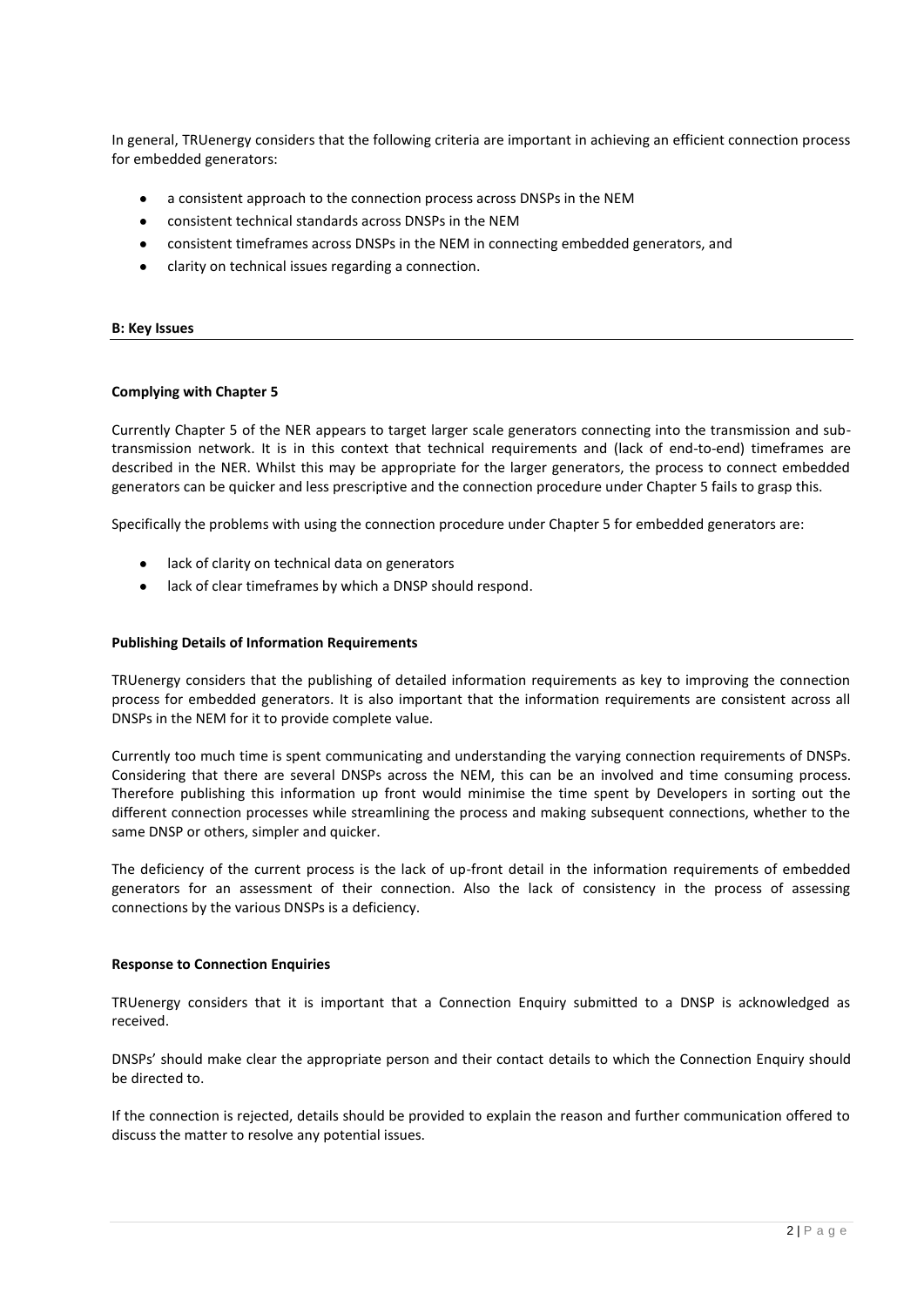# **Information to be Included in Offers to Connect (OTC)**

TRUenergy agrees that including an itemised statement of connection costs would improve current arrangements by giving developers greater visibility into their connection. Connection costing should be consistent across DNSPs and apply to all types of connections.

The itemised costing will enable the developer to better understand their connection to the grid and what they are paying for; does the cost include upstream network augmentations, capital costs, design and labour costs etc.

# **Setting out the time to connect in the preliminary program**

TRUenergy is in favour of specifying a timeframe to finalise the OTC in the preliminary program. If factors arise that prevent the DNSP from completing the OTC within the timeframe, the DNSP should clearly communicate these reasons, the action needed to be taken by whom to overcome these obstacle(s) and an indicative period of delay to the developer. The DNSP should take steps to minimise delays and keep the developer informed of the status of their connection application.

Factors that typically cause delays to the timely processing of connection applications are the lack of complete and accurate information on the generator, site, end customer, etc sent to the DNSP.

# **Providing an Offer to Connect within 65 business days**

TRUenergy considers it feasible to finalise an OTC for an embedded generator within 65 business days.

In general, TRUenergy's experience has been that embedded generator connections have been completed within 65 business days and therefore believe this is a reasonable timeframe for the connection process.

The instances where the connection was not completed within 65 days involved a lack of communication from the DNSP as to what was required from the developer to keep moving the process forward.

A clear timeframe to achieve an OTC gives developers more confidence in their planning and decision-making processes.

# **Technical Standards for Embedded generators**

TRUenergy understands that the lack of technical standards for embedded generators has resulted in incomplete generator data being sent to the DNSP which in turn has caused delayed connections. Therefore it is logical that a set of standards for different types of generators be developed to simplify this connection process.

# **Right to export to the grid**

TRUenergy believes that if a generator has been disallowed from exporting to the grid, the DNSP is obliged to provide clear reasons as to why this is the case. A better understanding of these reasons may enable the developer to formulate a solution such as a run-back scheme.